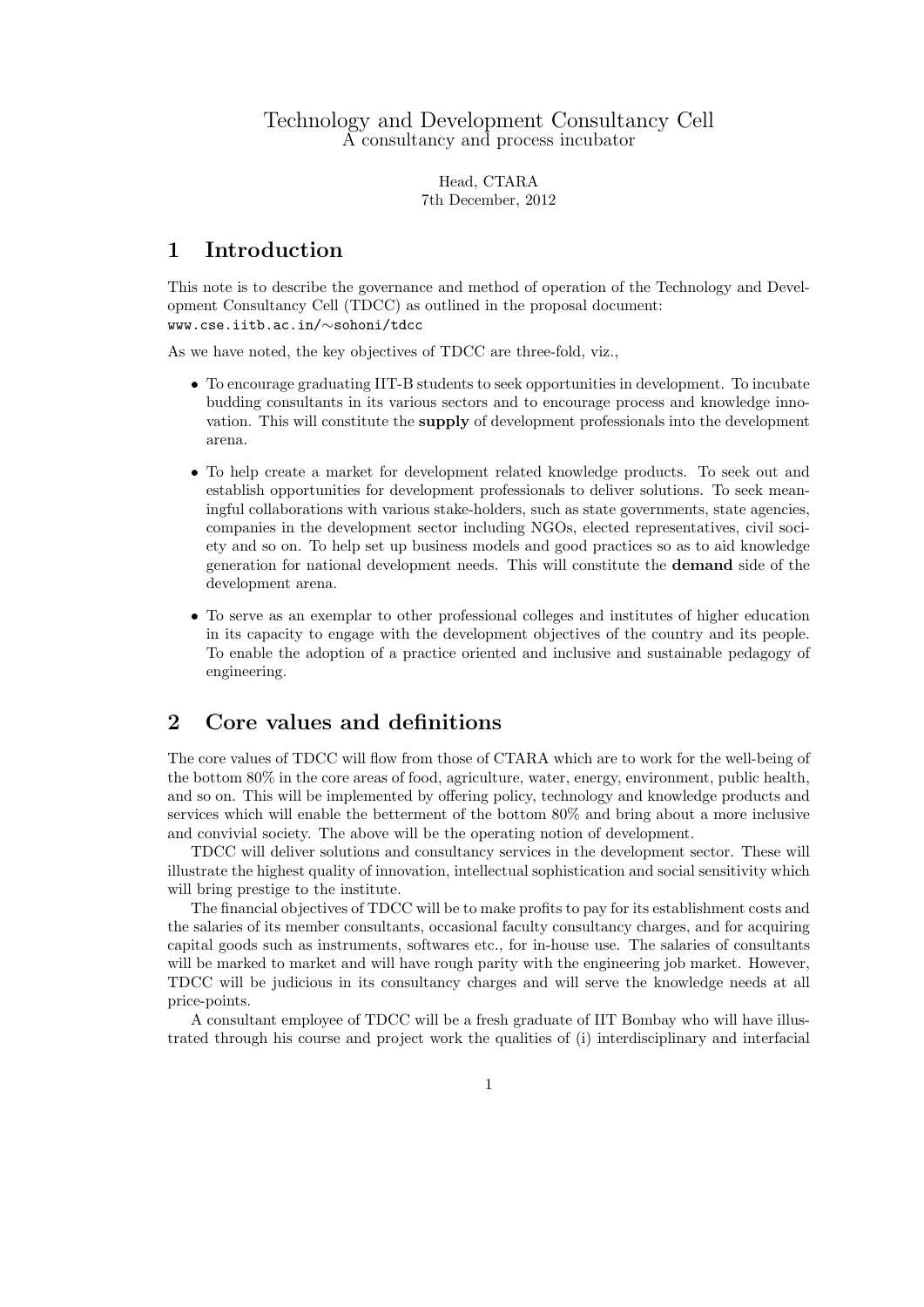abilities, and (ii) an ability to work and deliver value in the development sector. His/her responsibility will be to address development situations and deliver composite solutions by innovating on existing knowledge products and to enhance the repository of knowledge products within TDCC. The tenure of a consultant will usually range from 1 year to 2 years.

A knowledge product will be a technological or policy, product or process, its documentation, computer programs, outputs, presentations, case-files and so on. As far as possible, TDCC will use open-source tools for its knowledge production and will assist in the their dissemination.

# 3 The TDCC Sectors

TDCC will operate existing knowledge products within CTARA and other departments of IIT-B. This will include already existing products in the basic sectors including water, agriculture, energy, food, health, planning and environment and would provide products/services in these sectors. Some of the examples of products/services which would be made available include:

- 1. Feasibility study for rural drinking water pipeline
- 2. Analysis of the rural drinking water scheme failure and plan for revamping the scheme
- 3. Situational Analysis of Community and Household Bio-gas options
- 4. Development Intervention Analysis for National Rural Employment Guarantee Scheme for GP/TP/ZP
- 5. Feasibility Study of Solid Waste Management Technological Options for Small Towns
- 6. Village Development Plans
- 7. Energy Audit for Jaggery Making Units
- 8. Evaluation of rural electricity grids

The list of knowledge products will be updated as student outputs from various departments, including CTARA, come about. CTARA assures that TDSL and student project outputs, if suitable, will be offered and maintained within TDCC. The knowledge outputs maybe classified as sectoral, i.e., involving specific sectors such as water, energy, or in planning and coordination, such as in NREGS, village and town plans, infrastructure design and so on.

### 4 TDCC Organization

The Technology and Development Consultancy Cell proposes to begin with a consultant staff of 3-4 engineers, an Extension and Documentation Officer (EDO) and an overall Project Manager (PM). The organization diagram appears below: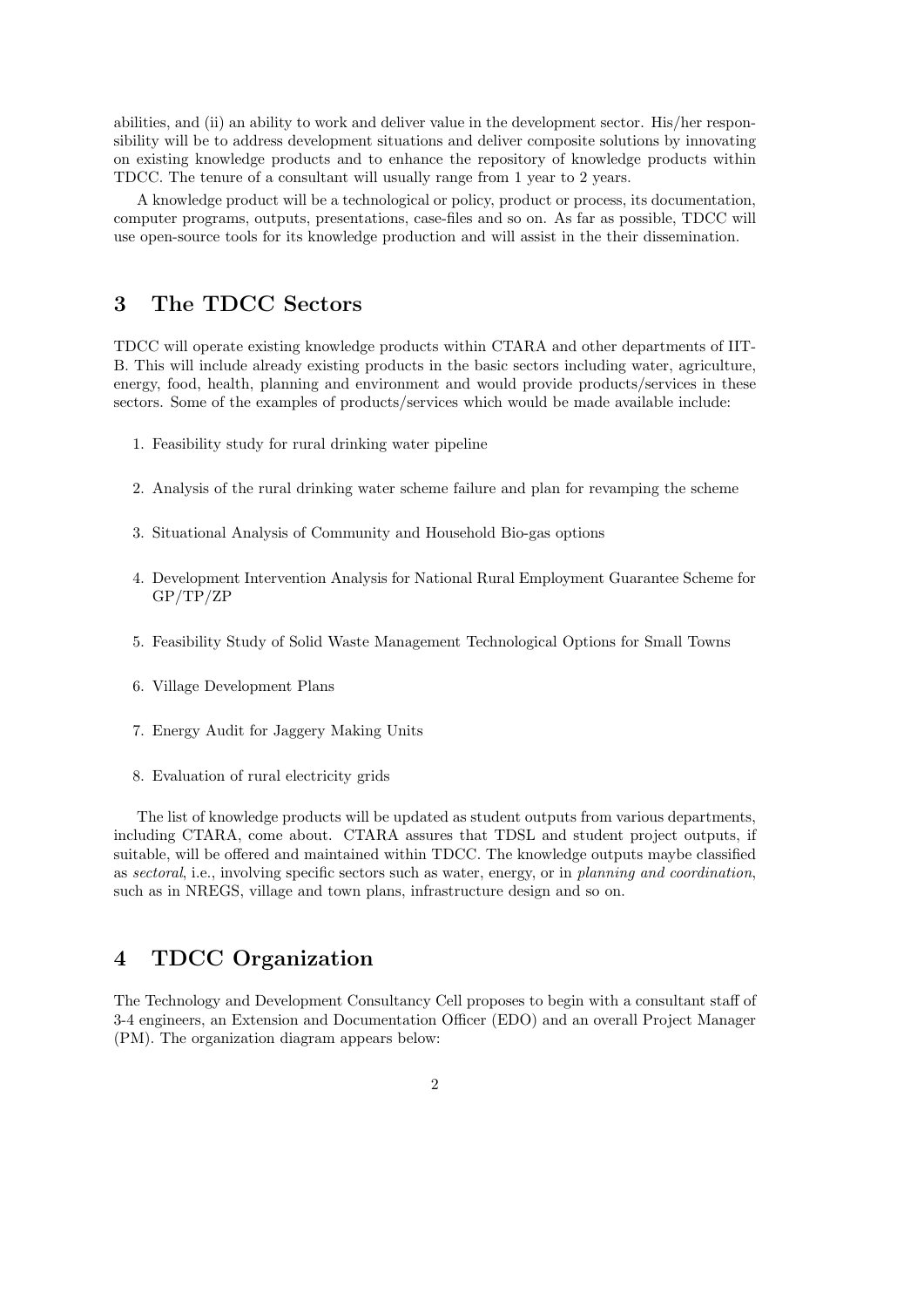

The consultants will be addressed as Development Professionals (DP) or Development Engineers (DE) in line with their ability to assess development situations and handle multiple stakeholders. Typically, a DP is expected to have experience in delivering a composite knowledge product before he/she joins TDCC. DPs will also be entrusted to seek consultancy opportunities. A DE will have field experience and would have executed design and analysis works within a societal context.

The role of the EDO will be to maintain the documentation of the knowledge products and to enable thier dissemination. He/she will interact with other professional colleges, develop course material and training modules, organize events and so on. He/she will also assist the PM in his/her overall objectives.

The PM is to implement the TDCC project and its objectives and to develop it as a sustainable entity. The PM will ensure the day-to-day functioning of the TDCC, make stake-holder contact, build rapport with state and non-state agencies and build business and knowledge opportunities. He/she is also the chief executive officer and be responsible for policies and internal processes. He/she will report to the the PI and co-PI and the advisory committee on the progress of the cell.

The Principal Investigator (PI) will be a faculty member of the institute and guide the overall conduct of TDCC and provide access to the institute machinery and prestige. The PI will be the final signatory of the TDCC reporting and will hire the PM. The co-PI is ex-officio Head, CTARA. The PI and co-PI will provide the thought leadership and the liaison between various IIT departments, labs and resources. They will also lead the TDCC at various public fora and pave the way for the growth of TDCC.

The advisory committee will be constituted by the Institute to oversee the working of TDCC as an entity of the institute.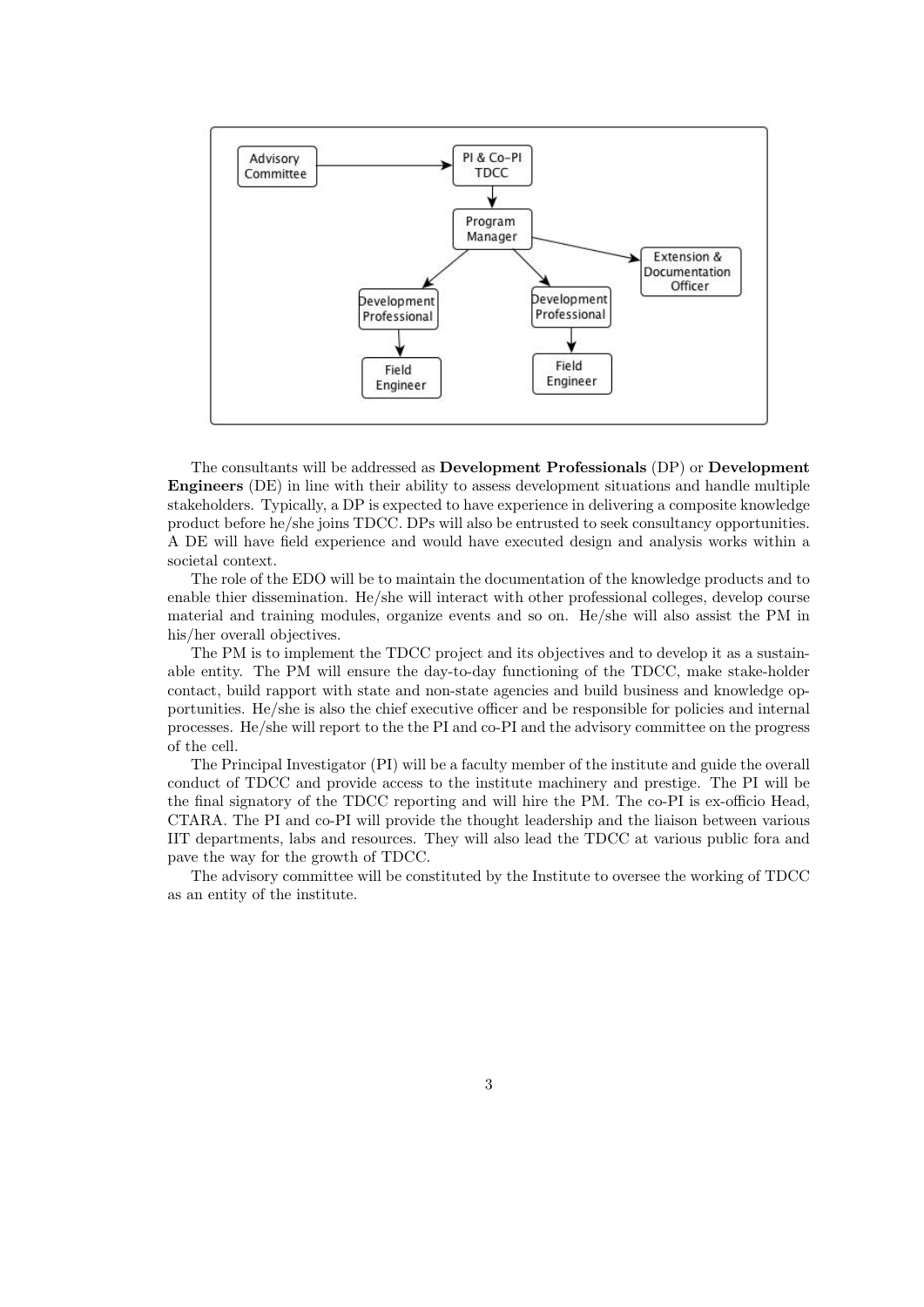# 5 Resources requirements of TDCC

| Title                  | Salary p.m.      | Responsibility                      |  |
|------------------------|------------------|-------------------------------------|--|
| Project Manager        | Rs. 60,000 p.m.  | Overall Delivery of Project.        |  |
| Profes-<br>Development | Rs. 35,000 p.m.  | Problems in sectors such as wa-     |  |
| sional $(S)$           |                  | ter/agriculture/energy              |  |
| Profes-<br>Development | Rs. 35,000 p.m.  | Problems in environmental plan-     |  |
| sional $(P)$           |                  | ning and regional development       |  |
| Field Engineer (S)     | Rs. 20,000 p.m.  | Liaison with field agencies         |  |
| Field Engineer $(P)$   | Rs. 20,000 p.m.  | Liaison with field agencies         |  |
| Extension and Documen- | Rs. 45,000 p.m.  | Course material preparation Re-     |  |
| tation Officer         |                  | lationship with regional institutes |  |
| Running Expenses       | Rs. 20,000 p.m.  | Travel, office etc.                 |  |
| Overall Per month Cost | Rs. 235,000 p.m. |                                     |  |

The start-up financial requirements for TDCC is as given below:

This project proposal seeks seed capital for the above monthly expenditure. Space and initial access to labs, resources, equipment, such as GPS, instrumentation, office help etc., will be provided by CTARA. It is expected that TDCC would make enough money to sustain itself by 3-4 years.

The Business Model : The TDCC aims to demonstrate to both colleges, young engineers and professionals, district administrators and elected representatives that there is a knowledge supply and demand market for development projects, which is rewarding financially, and which produces value. This is a long-term objective and TDCC will serve as seed venture.

TDCC will proceed in three steps:

- Team selection. TDCC will select core employee-consultants based on the student projects which seem attractive and developmental. TDCC will build a multi-disciplinary team of such consultants.
- Outreach. TDCC will then reach out to agencies and NGOs who typically require consultants for developmental tasks. These agencies are, e.g., state nodal officers, district collectors, big NGOs and so on.
- *Project selection*. These will be selected for quick completion time and visibility, and where we have the best expertise. The initial focus will be on project success and impact rather than on financial returns.

A preliminary strategic review will be done 6 months after starting. This will cover the items above, i.e, review team selection, outreach and project selection and status of project delivery. If found suitable, external experts will also be invited for this evaluation. Based on these inputs, it will also set up and refine a billing strategy. This should match industry standard practices such as on man-months and on %-age of asset value. As an example, a feasibility study is typically valued at 1% of project cost, while an evaluation/failure analysis at 2% and so on. Designs are valued higher. These are the general norms as followed in the government. Our objective will be to execute projects and use the above norms to show economic value created.

It is hoped that the TDCC, in a span of 3 years, demonstrates to state and central governments, the viability of R&D and problem solving at the district level and in the development agenda. The essential step will be to convince appropriate government agencies to pay this amount.